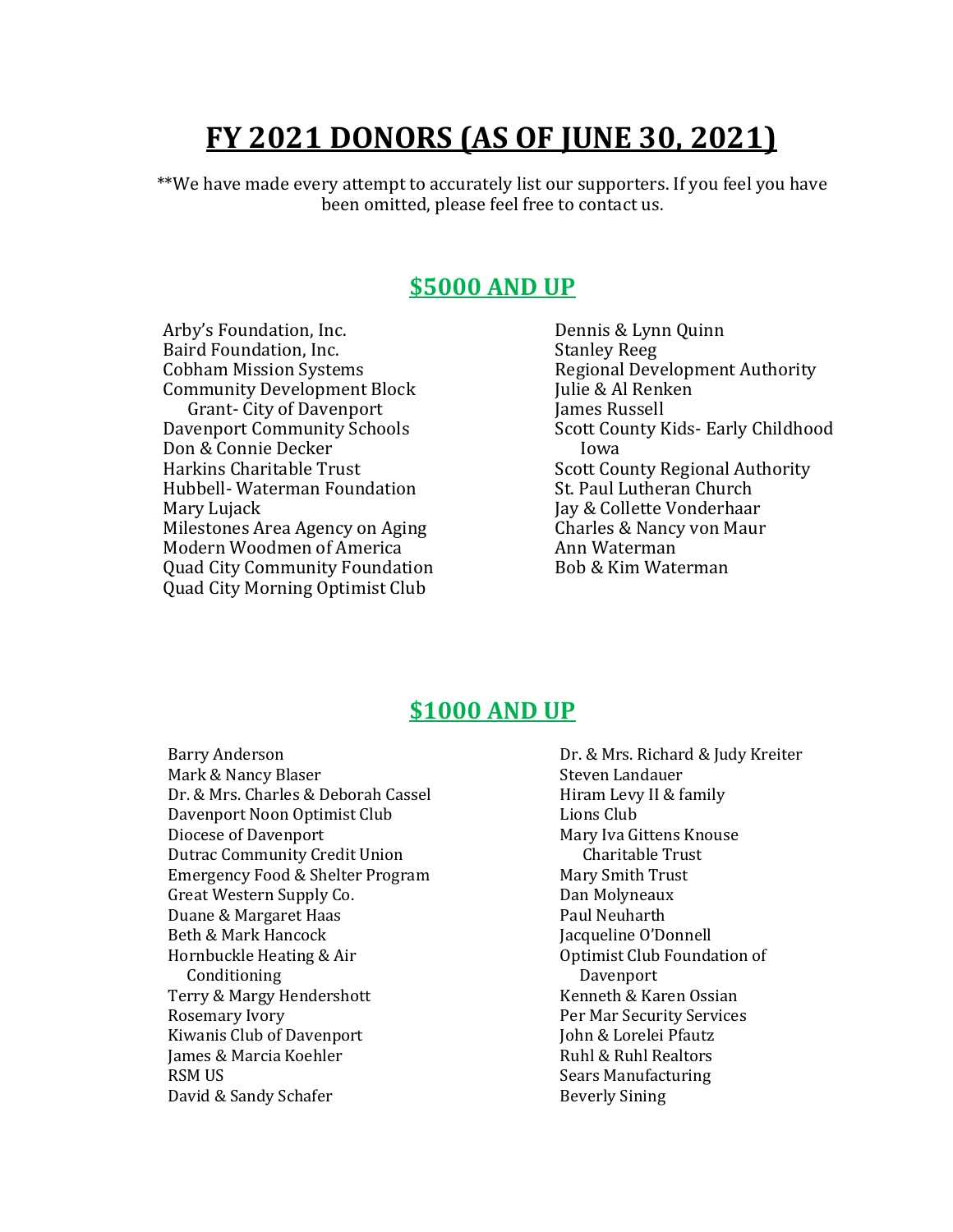Smart Toyota of the Quad Cities St. Vincent's Home Corporation Hugh & Debby Stafford Mike & Jean Steffenson David & Jana Steil Beth & Scott Tinsman

Toyota Dealer Match Program Andy & Jane Trasowech Twin States Technical Services Hon. Thomas & Maria Waterman Marvin & Carol Webb Doug & Sheila Wier

## **\$500 AND UP**

Ben & Emily Barudin & Family Don & Lauri Blough Craig & Carly Dedecker Barry Engelkes Jim Farber Gallagher, Millage & Gallagher Bob & Sue Gallagher Green State Credit Union Iowa Scottish Rite Masonic Foundation Wayne & Rosemary Jochmann John Deere Classic Birdies for Charity Phillip & Connie Kassewitz Lawrence Klosterman Bernard & Catherine Mack Lisa & Jeff McCraw Mel & Edna Foster Camp Foundation MidAmerican Energy Foundation Midwest District Pilots Club John & Julie Oliger

Our Lady of Lourdes Catholic Church Dan Portes Raelene Pullen Dr. & Mrs. Gary & Cynthia Quinby Jennifer & Matt Randazzo Dale & Renee Rankin Ronald & Tarcella Rickman Dr. & Mrs. Peter & Merriam Rink Gary & Lynette Sloan Richelle Smith Henry & Beverly Sobaski Theisen's Home Farm Auto Maggie Tinsman Amy Venhorst Von Maur Tom & Kathy Wagner Cal Werner Tom & Kathy Wine Cathy Woolums Zion United Church of Christ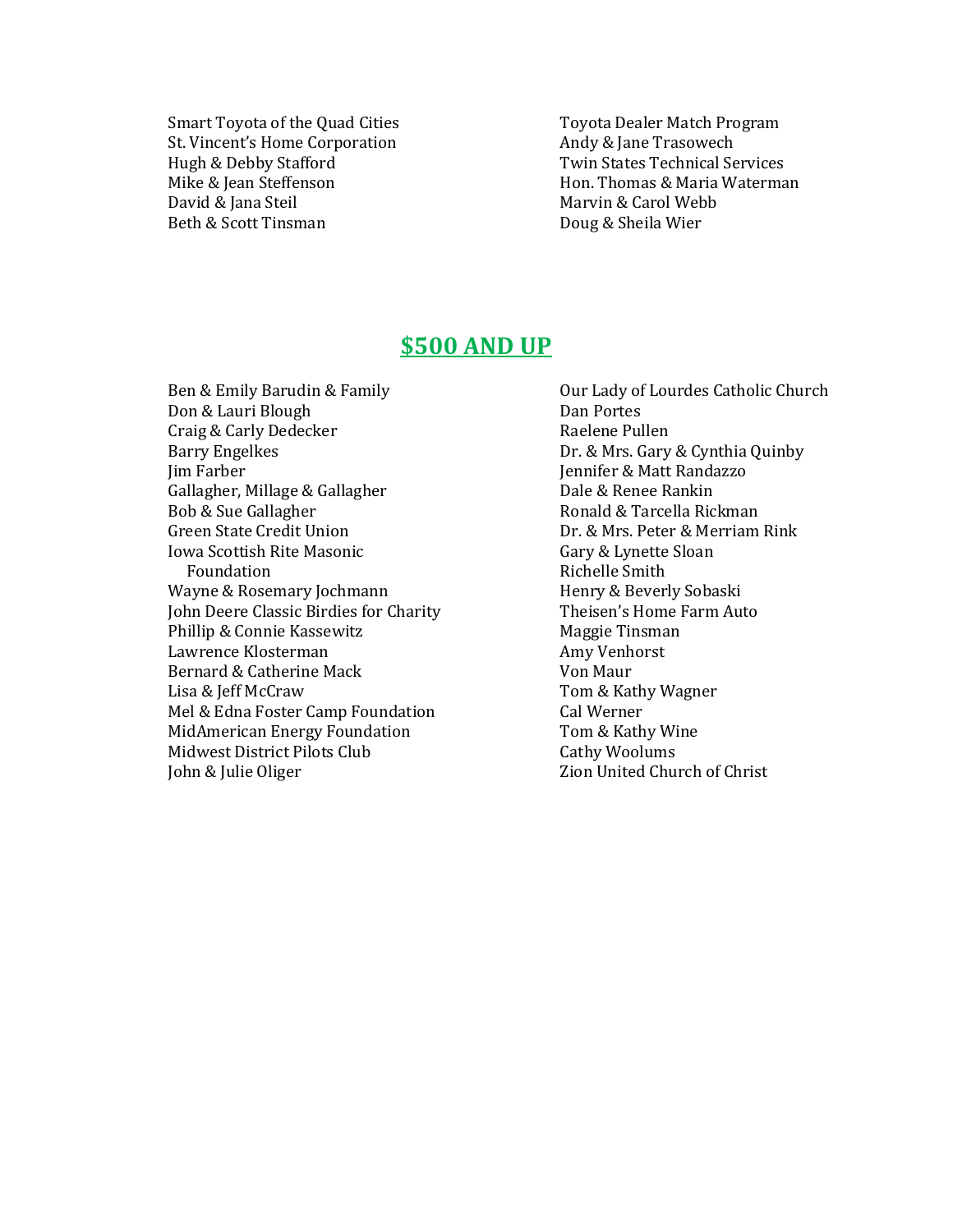## Linda Allebach Susan Anderson Nancy Ballenger Devon & Nora Binion Gary & Mary Ellen Blunck Andy & Marty Bowles Edwards Howard & Ruth Braren Stanley & Pamela Bright Bert Brooke Dr. David & Carol Brown Kevin & Trina Burns Mike & Bonnie Byrne Anne Colville Dennis & Vicki Conard Lisa Corrigan Patricia Corry Ray & Jeanne Corry Jane & Michael Coryn Thomas Coryn Chad Cronkleton Jack & Michelle Dane Becky Eiting Pam Essner Faith United Church of Christ Paul & Mary Jo Freund Rob & Rhonda Frieden Jim & Maralyn Fries Dr. Wayne & Becky Gallops Gregory & Morgan Germann Glen & Sally Gierke Jr. Dale & Sue Goodmundson John & JoAnne Gottcent Dean & Deb Guyette Kalista Hallberg Mary Hancock Andrew & Amy Harris John & Nancy Hayes Matt Hayes

# **\$100 AND UP**

Joseph Heinrichs Randall & Joann Hill Nathaniel Hillman Timothy & Heidi Hobkirk Holy Family Catholic Church Sue Honsey IIW Jewish Federation of the QC Michael & Barb Johnson Jay & Kate Johnson Jay & Mary Justin John Karben Jeff & Michelle Keester Sally Kent John & Gail Kessler Mark Kilmer Marjorie Kimmel Kevin & Nicole Koellner Kenneth Koupal Dr. & Mrs. Bill & Kathy Langley Cathryn Lass Daniel Laubenthal Lederman Bail Bonds Lee Agency John & Linda Lewis Karen & Ronald Manthey Janice Martin Drs. Joseph & Carolyn Martin Frank & Ann McCarthy Bruce & Sharon McElhiney Richard & Donna McKay Patrick & Laura McKillip Craig & Charlotte McManus Mel Foster Bettendorf **Office** Tom Minear Gary & Jane Mohr Dr. & Mrs. Ed & Chris Motto

Jean Mueller Martha Neal Otto Nobis Kathleen Nucci Don & Connie Patridge James & Diane Patterson Anne Powers Dr. Alta Price Quad City Bank & Trust Gary & Mary Robbins Dr. Edward Rogalski Mark & Rita Rosauer Sandy Ross Loren Schmidt Cindee Schnekloth Roman & Mary Gaetz Scholtz Janice Schulz Walter & Marjorie Scott- Craig Candice Shamsie Dr. & Mrs. Paul & Teresa Smith Leah Spratt Laura Stahler Jodi & Adam Stock Mary Stolley George & Doris Straetker Brooke Sweeney Scott & Melita Tunnicliff Total Maintenance, Inc. Bob Travis & Susan Connolly- Travis United Way of AL Roger & Tami Viernow George & Jane Vieth Lawrence & Carol Wagner Mike & Diane Whiteman Phyllis Yeager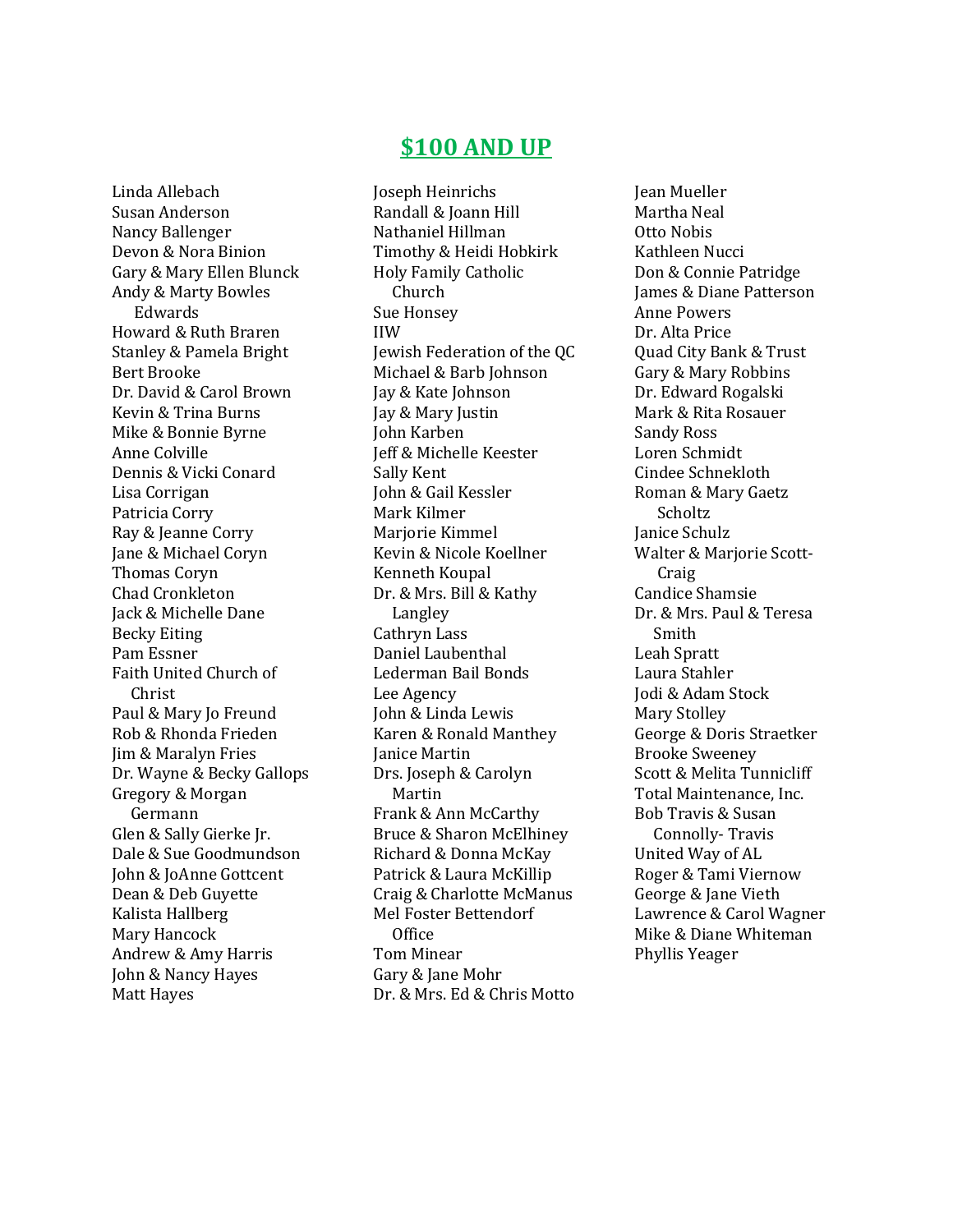# **UP TO \$100**

Steve & Kathleen Anderson Mark & Mary Bernhard Bettendorf Office Products Ted & Dawn Blean James & Donna Brady Thomas Brooke Nancy Key Cerny Barry & Susie Cheeney Tim & Jennifer Chen Becky & Mark Christy Kathy Cox Davenport Public Library Ron & Jackie Diekmann Eric & Jennifer Dorsey Danny & Deann Ebener Andi Engler David Engler Lynn Gibson Holly & Mike Green & Family Jen Greer Scott Haack Dale Haake & Conchita Lucas- Murillo Gary & Teresa Hansen Lance Heuer Tim & Teresa Hoil Natalie Hoke Steve & Mary Imming Michael Irving Ron & Susan Kardel

Kara Kemmerer David & Linda Koerperich Evonne Kragness Gene & Jean Lambert David & Cathie Lange William Larson Chad Lewis Quinton Leymaster Dr. Joseph Lohmuller Curtis Lundy Kathy Maloney Dean Michael McNeil Jim & Becky Meurs Brandy Nebinger Betty Nelson Con-E Osmers James Richardson J. Peter & Patricia Schebler John & Kathleen Schmitz Lee Schneider Kendall & Kathy Schuett Phil & Nancy Tabor Paulette Taylor Thomas & Judith Tiemeier Sheryl VanPelt Vernon & Jeri Vondera Dana & Faye Waterman Jeanne Wonio Roland Youngberg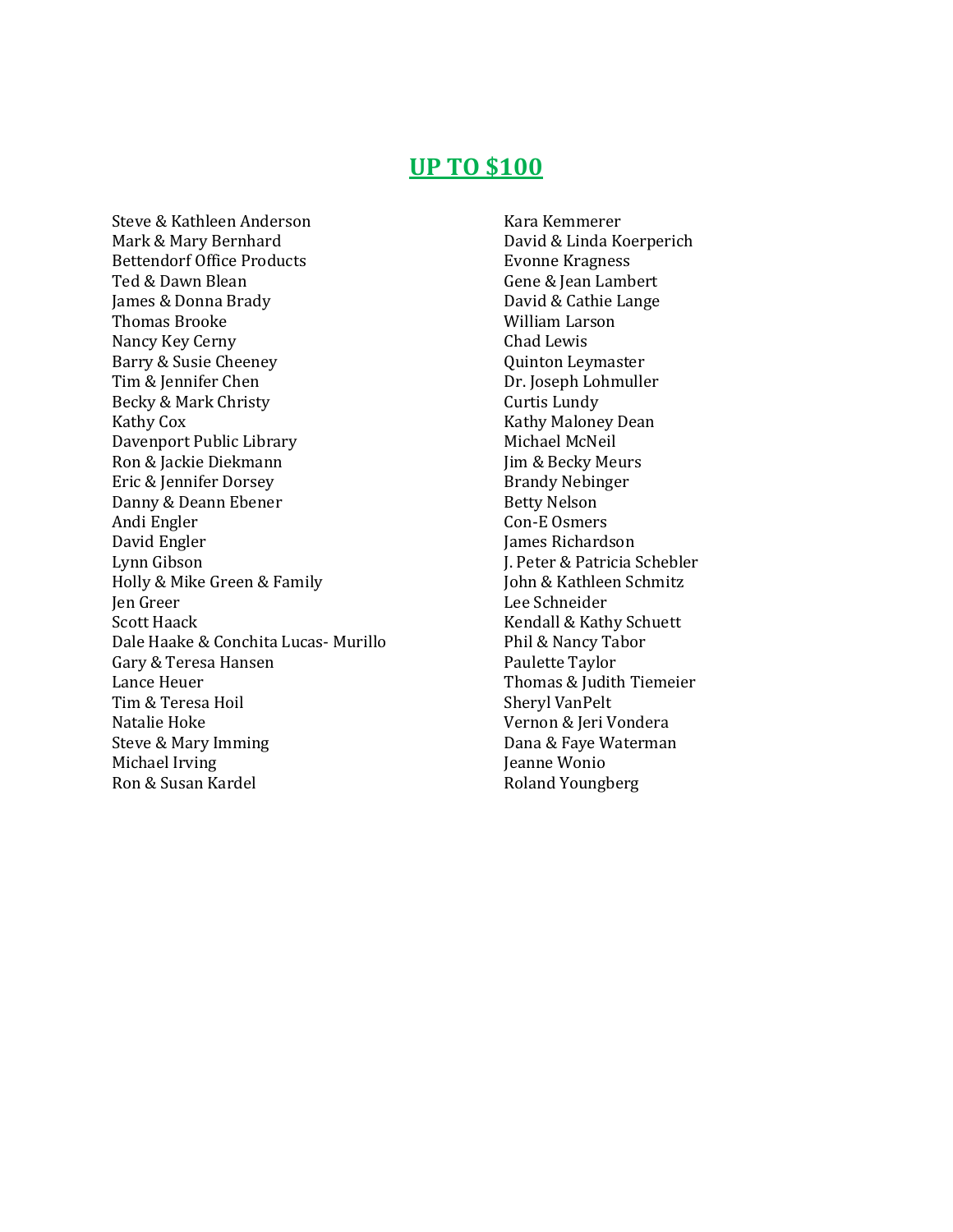# **ORGANIZATIONAL IN-KIND**

Arnold Farms Arthur J. Gallagher & Company Asbury United Methodist Church Blue Grass Community Charitable Drop Off Program Broadway Presbyterian Church CASI CBI Bank & Trust Christ's Family Church Congregation of the Humility of Mary Down by the Creek CA Faith United Church of Christ Father Conroy's Vineyard of Hope First Christian Church Frito Lay/ Pepsico

HyVee (East 53rd) Holy Family Catholic Church IIW John Deere Construction & Forestry Company Kindercare Bettendorf Knights of Columbus Liberty Packaging Mid City Urban Farm Midwest District Pilots Club Newcomb Presbyterian Church Newcomb Presbyterian Church, Sarah's Circle NSSLHA Club (SAU) O'Rourke Sales Company Our Lady of Lourdes Catholic Church Our Lady of the River Catholic Church

Our Lady of Victory Catholic Church Popcorn Charlie & Co. QC Disability Coalition Quad City Montessori School Recover Health Rhythm City Casino Resort Ridgecrest Village Rotary Club Royal Neighbors Ch. 3798 RSM US LLP Sherwin Williams Sisters of Humility of Mary St. Ambrose University St. John Vianney St. Paul Lutheran Church United Way of the Quad Cities Endowment Victory Store

# **INDIVIDUALS & FAMILIES IN-KIND**

Stephanie Allen Gary & LaDonna Anderson Andy & Elizabeth Axel Bill Bennett Kathy Bierl Mona Boardwell Tom & Sandy Brus Ella Budde Deb Christopher Valerie Connor Penny Cooper Tamara Cooper Tucker Davis Cheryl Dierkes Richard Duncan Rose Marie Dunn Darcy Engels Theresa Fahenkrug Jim Farber

Sharon Fortney Janae & Trent Fowler Gale Francione Bob & Sue Gallagher Adam & Sarah Ganzer Shanna Givens Joan Haberkamp Terry Halpin Steve & Mary Ann Hamann Dennis Hawkins Mike Herman Teresa Hermanstorfer Janece Hicks Jeffrey Jefferson Mariann Kabel Audrey Keeney John & Gail Kessler Maggie King Karen Koslick

Kay Krings Alana Kruse Lauren Lasser Darrin & Jane Levin Matt & Emily Maiers & Family Judy McClanahan Dr. Thomas & Erin McKay Alison Meier Stacy Mendoza Kim Nelson Susan K. Nelson Rita Pribyl Barb Reardon Laura Revell Lynn Schiffke Hannah Smith Bea Snyder Barb Soils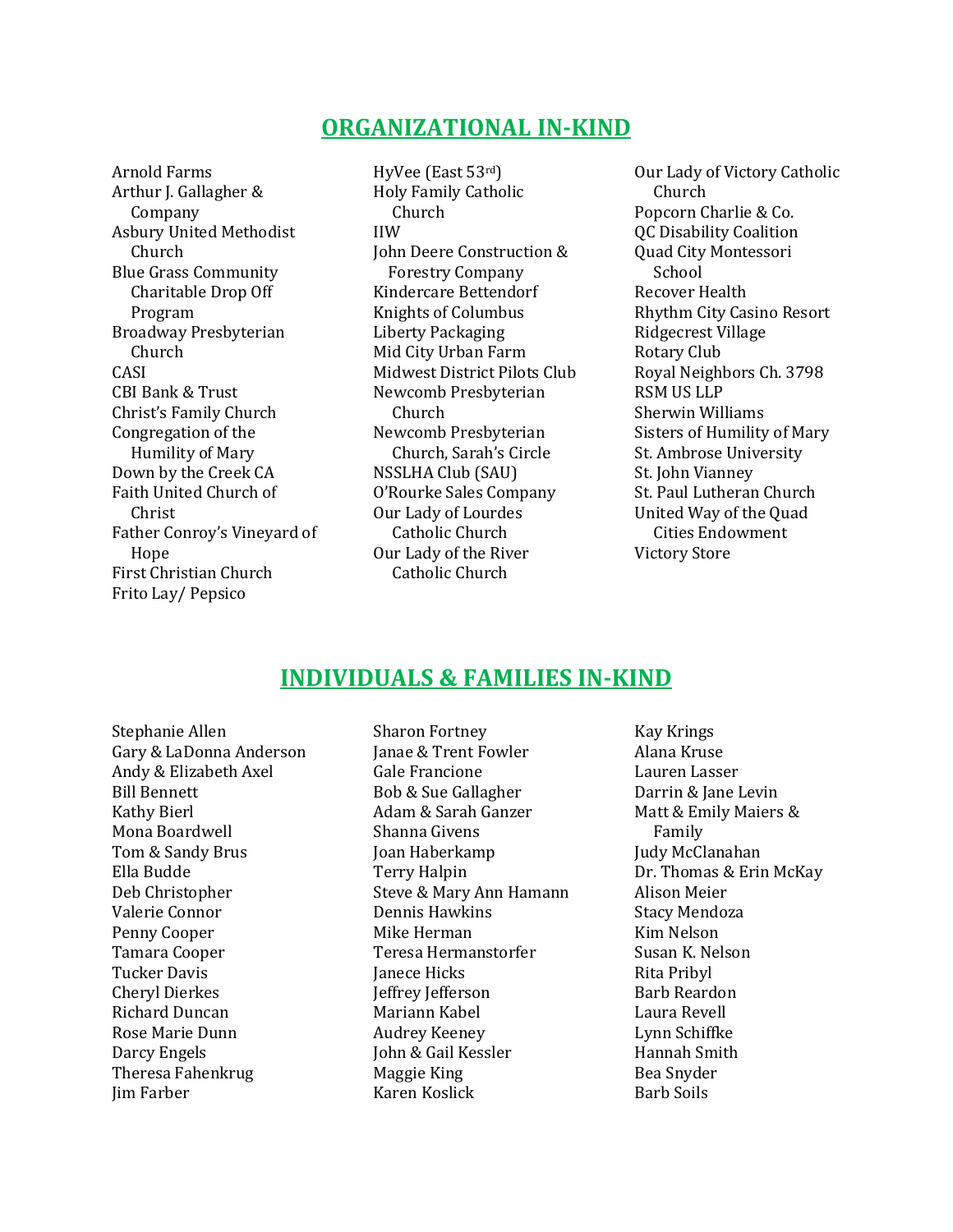Karen & Roger Spratt Hugh & Debby Stafford Evelyn Uresti Jill VanderWiele

Beth Verdon Marilyn Weeks Jim & Cindy Wherry Greg & Danna Wuestenberg

Zamukunda Family Miranda Zuroske

# **DONOR TRIBUTES**

## **In Memory Of**

**Larry Blunck** Gary & Mary Ellen Blunck **Wilma Hauser** Sandy Possehl

**Mary & Joe Hunter**

Kara Kemmerer

## **Frank Martin**

Nancy Bach Robert & Margaret Bartels Alison Bates Susan Bawden Mandy Bishop Gary & Ellen Blunck Donald & Agnes Burns Kathy Cox Sue Davison Dixie Harrington Rex & Jean Hutchinson John Deere Foundation Gary & Cindy Kleinschmidt Kenneth & Jane Krumwiede Cynthia Lee Steven & Charlotte McGovern George & Karol Moore Anne Murray Robert & Lee Ann Picchiotti Donna Ploog Dean & Jane Rock Carl & Kay Sansone David Schnorenberg James Sheridan James Thompson & Melinda Pearson Richard Wellman

#### **James McCoy**

Kelly Wagner

# **Mary Cassidy**

Jane Cassidy

### **Connie Decker**

Timothy & Jill Brunkan Errol & Cynthia Ekstein Jan Jurgens Harper Craig & Charlotte McManus Kathy & Vic Quinn Charles & Darlene Schmidt Robert & Lisa Schmidt Shirley Schmidt James Spring Maggie Tinsman

### **Don Decker**

Baird Foundation, Inc. Timothy & Jill Brunkan Patty Courter Errol & Cynthia Ekstein Michael & Janelle Matter Robert & Lisa Schmidt Janice Schulz James & Kathy Streley Maggie Tinsman

### **James Estes**

Nancy Coin

#### **Amy Greenwood**

Dr. John & Susan Greenwood